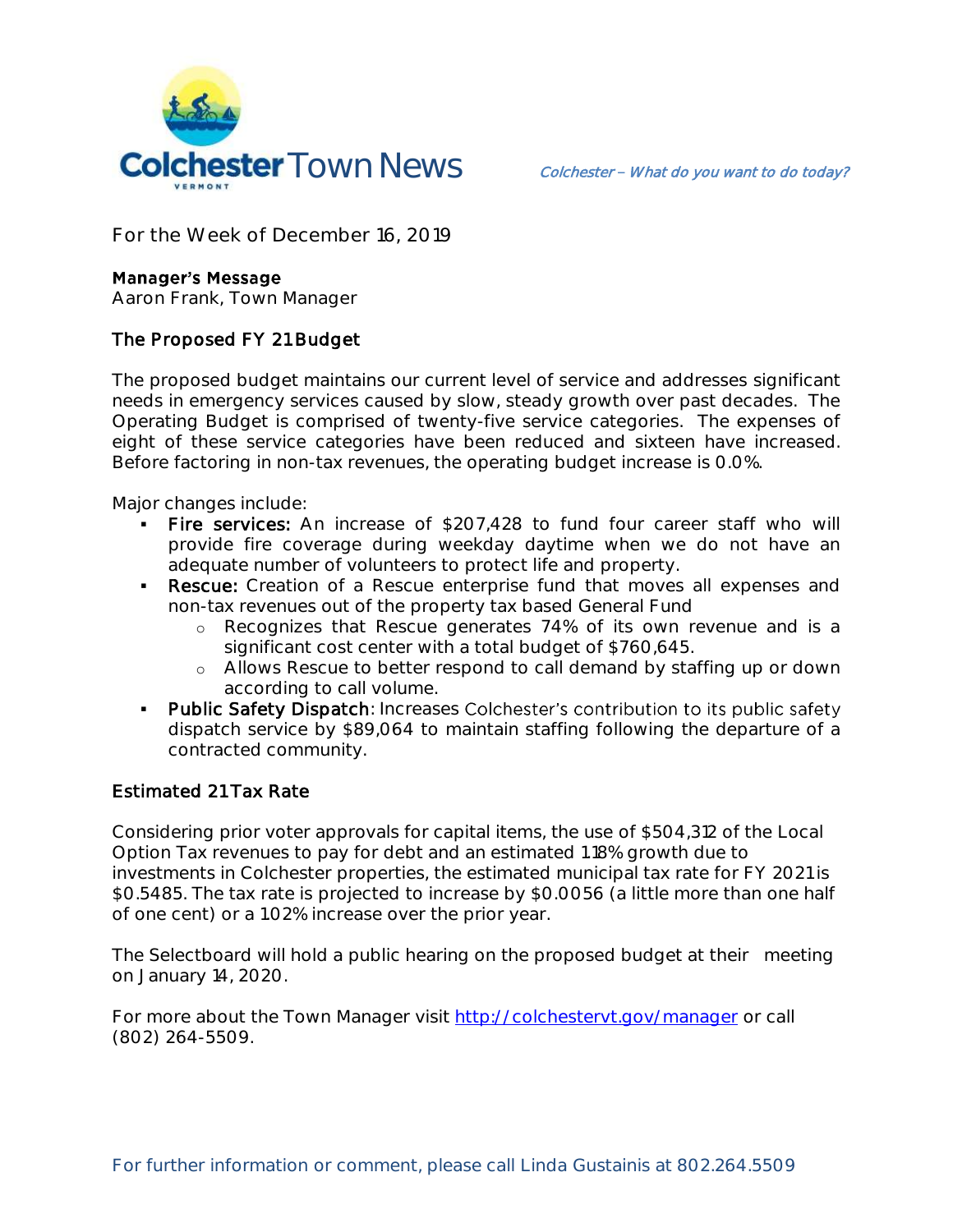

**Burnham Memorial Library Kelly McCagg, Director**

2019 has been another memorable year at Burnham Library. We hosted 829 programs and finished the renovations to the lower level of the Meeting House. We are looking forward to more excitement in 2020. Here is what we've got planned for this January:

Dungeons & Dragons Info Session: Monday, 1/6, 5:30 PM. Help us choose a campaign to play! We've got some great new gear and a bunch of books. Beginners through super-experienced players are welcome. Bring your ideas and questions. Teens grades 6-12.

Découpage: Monday, 1/6, 6:30-7:45 PM. Create an original piece of art using the traditional craft of decoupage. All materials provided. Space is limited so sign up online.

Tech Talk Tuesday: 1/7, 1:00-3:00 PM. Have a tech question, new device, an update to configure? Need Email help? Drop in and chat with Kelsey for help.

Getting the Most Out of Your Benefits & Medicare: Wednesday, 1/8, 6:30-7:30 PM. Are confused about how Social Security and Medicare work? We will cover both subjects to help you make the right decisions as you enter into retirement.

Journaling: Monday, 1/13, 6:30-7:45 PM. Want to try bullet journaling but not sure where to start? Sign up for this workshop that will give you the tools to get started! Bring a dot graph journal of your own or use one of ours. Sign up on our website.

Glow-in-the-Dark Storytime: Wednesday 1/15, 6:30 PM. The lights will be out, but there will be plenty to see! Join us for special glow-in-the-dark stories, songs and activities. Be sure to wear white clothing (or we'll have shirts available.) Recommended for ages 4 and up who are comfortable sitting in a dark room.

Winter Paint & Snack: Monday, 1/27, 6:00 PM. Join the Art Sherpa and paint some beautiful wall art. Sign up to reserve your canvas. Teens grades 6-12 & their adults.

Puzzle Palooza: Saturday, 1/25, 9:30 AM - 3:00 PM. Do you enjoy jigsaw puzzles? At Puzzle Palooza you'll race against other competitors to be the first to complete a 500 piece puzzle. Work alone or with a teammate. Snacks will be provided and there will be prizes! Sign up online.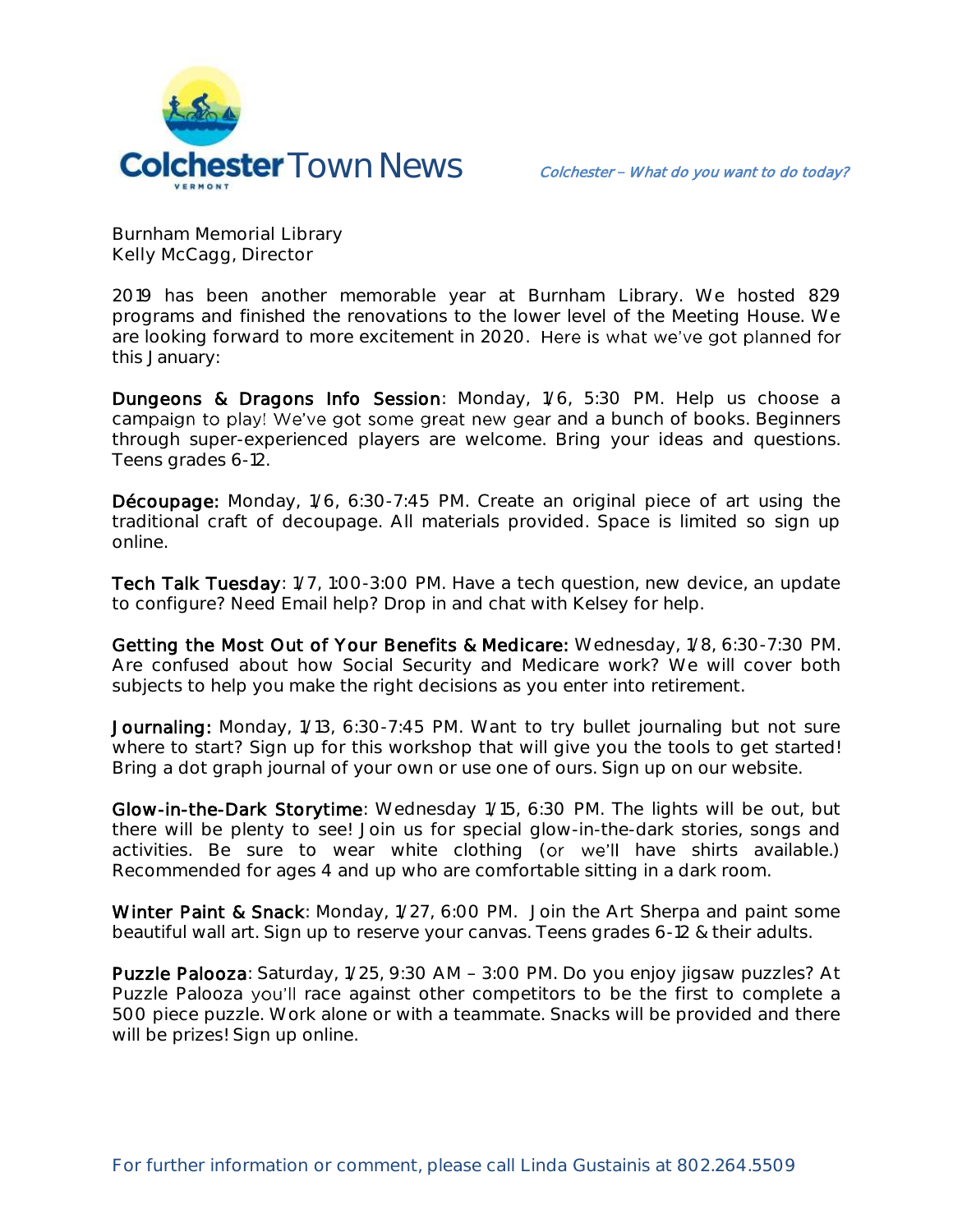

Board Game Night: Wednesday, 1/29, 6:00 - 8:00 PM. Enjoy an evening of board games. Bring your own or play one of ours. Fun for the whole family! No sign-up required.

Do you want to get all the latest library happenings in the convenience of your inbox? Then sign up for our e-newsletter. We'll be sending monthly updates for all our interested patrons: <https://colchestervt.gov/718/Our-eNewsletter>

For more about Burnham Library events visit<http://colchestervt.gov/library> or call (802) 264-5660.

**Parks and Recreation Department Glen Cuttitta, Director**

- The Colchester Parks & Recreation 2020 Winter/Spring Guide will be released on Friday, 12/20.
- We will launch our new online system on 12/20:
	- o ALL USERS, regardless of whether you've registered for programs or not, will need to create a new account. Detailed instructions will be available on our website.
	- o Our home page at https://colchestervt.gov/recreation will change slightly with links to the new system.
	- o Reservations can be processed online using the new online system (Paper reservations will still be accepted)
- **-** Registration for all Winter/Spring programs will begin on 12/20 for Colchester residents and 1/3 for non-residents.
- **Pavilion reservation requests for the Bayside Park and Airport Park will** begin earlier in 2020. Colchester residents can request use of a pavilion beginning 1/7/20. Non-resident requests will be accepted beginning 1/21/20.
- Colchester's Got Talent: ALL STARS! Friday, 1/31. This special, invitationonly show will feature crowd favorites from the past 10 years of Colchester's Got Talent. Join us for a night of spectacular community talent with a wide range of singers, instrumentalists, dancers, and other performers. Entry is included with a Winter Carnival bracelet (\$7/person).
- The 37th Annual Colchester Winter Carnival is coming up on 1/31, 2/1 & 2/2! Talent Show Friday night (1/31); a wide array of attractions at Colchester High School on Saturday ( $2/1$ ), 10 AM - 3 PM; and on Sunday ( $2/2$ ) join Colchester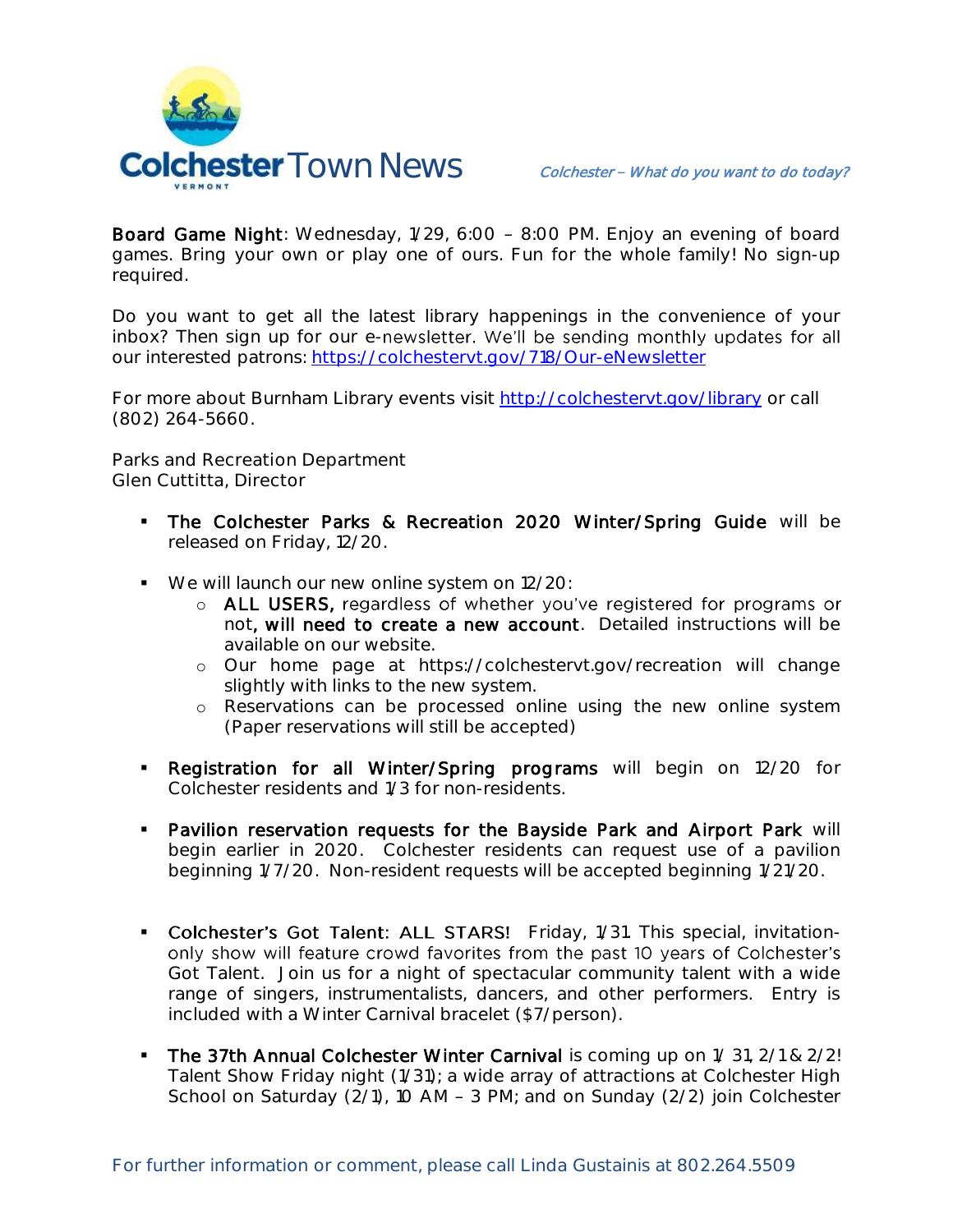

Police Officers at the Airport Park Ice Rink for skating (BYO skates; weather dependent). Find details at:<https://colchestervt.gov/WinterCarnival>

I Ice Rink at Airport Park: We are waiting for the ground to freeze and will need a few days of continuously below freezing temps to sustain an ice rink. Keep an eye on our website and social media for updates on when it will be ready for skating!

For more about Parks & Rec visit [http://colchestervt.gov/recreation](http://colchestervt.gov/Recreation/parksNRec.shtml) or call (802) 264-5640.

**Upcoming Town Meetings:** 

- **Planning Commission: 1st & 3rd Tuesdays of the month, 7:00 PM. Next** meeting: 1/6/20
- **Development Review Board: 2nd Wednesday of the month, 7:00 PM. Next** meeting: 1/8/20
- Recreation Advisory Board: 2nd Wednesday of the month, 7:00 AM, Champlain Room, 2nd floor. Next meeting: 1/8/20
- Conservation Commission: 3rd Monday of the month, 7:00 PM, at the Bayside Activity Center or per agenda. Next meeting: 1/20/20
- **Library Board of Trustees: 3rd Thursday of the month, 4:30 PM at Burnham** Library. Next meeting: 1/16/20
- Selectboard: 2nd & 4th Tuesday of the month, 6:30 PM. The 12/24 meeting is cancelled in observance of Christmas Eve. Next meeting: 1/14/20

 (All meetings take place at the Colchester Town Offices, 781 Blakely Road, in the Outer Bay Conference Room on the 3<sup>rd</sup> floor unless otherwise noted.)

**Upcoming events:** 

- Colchester's Got Talent: ALL STARS! Friday, 1/31. This special, invitationonly show will feature crowd favorites from the past 10 years of Colchester's Got Talent.
- The 37th Annual Colchester Winter Carnival is coming up on 1/31, 2/1 & 2/2!

**Notices of Closures and Cancellations:**

- The Town Offices will close at noon on Tuesday, December 24 and be closed on Wednesday, December 25 in observance of Christmas
- **Burnham Library** will be closed on Christmas Eve and Christmas Day.
- The 12/24 meeting of the Colchester Selectboard has been cancelled
- The Town Offices will close at noon on Tuesday, December 31 and be closed on Wednesday, January 1, 2020, in observance of New Year's Day.
- **Burnham Library** will be open 10-6 on New Year's Eve and closed New Year's Day.
- **The Conservation Commission** has cancelled its December meeting.